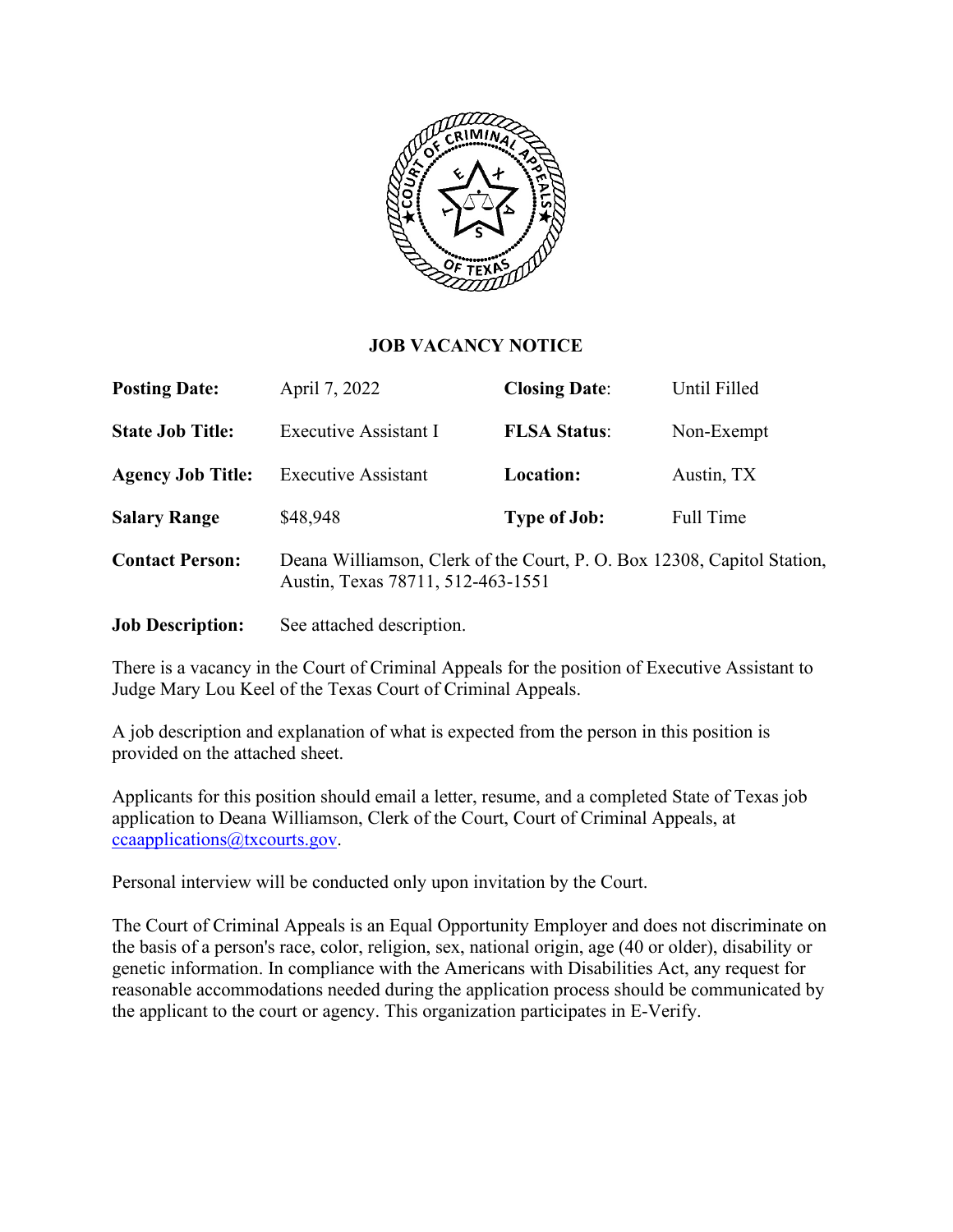# **EXECUTIVE ASSISTANT I CLASS NO. 0160 SALARY GROUP B17**

#### **JOB DESCRIPTION**

## **GENERAL DESCRIPTION**

- Executive Assistant to a Judge of the Texas Court of Criminal Appeals. Responsible for assisting judge and staff attorneys with communications, correspondence, legal editing, case management, docket control, planning, scheduling, calendar coordination, and other executive functions.
- Works under general supervision with moderate latitude for the use of initiative and independent judgment.

## **EXAMPLES OF JOB DUTIES**

Provide administrative and technical assistance and support to judge and chambers staff.

Master internal administrative policies, procedures, standards, and methods.

Coordinate calendars, meetings, and other appointments.

Prepare notices and memoranda for meetings and conferences.

Maintain and update docket assignments and information related to such assignments for judge and judicial staff.

Communicate with others at the Court and with outsiders, including the public.

#### **GENERAL QUALIFICATIONS**

#### **Experience and Education**

At least three years' experience in administrative support to executives and/or senior management and college degree; experience and demonstrable skills may substitute for education.

#### **Knowledge, Skills, and Abilities**

Strong organizational skills, especially the ability to keep track of and communicate deadlines.